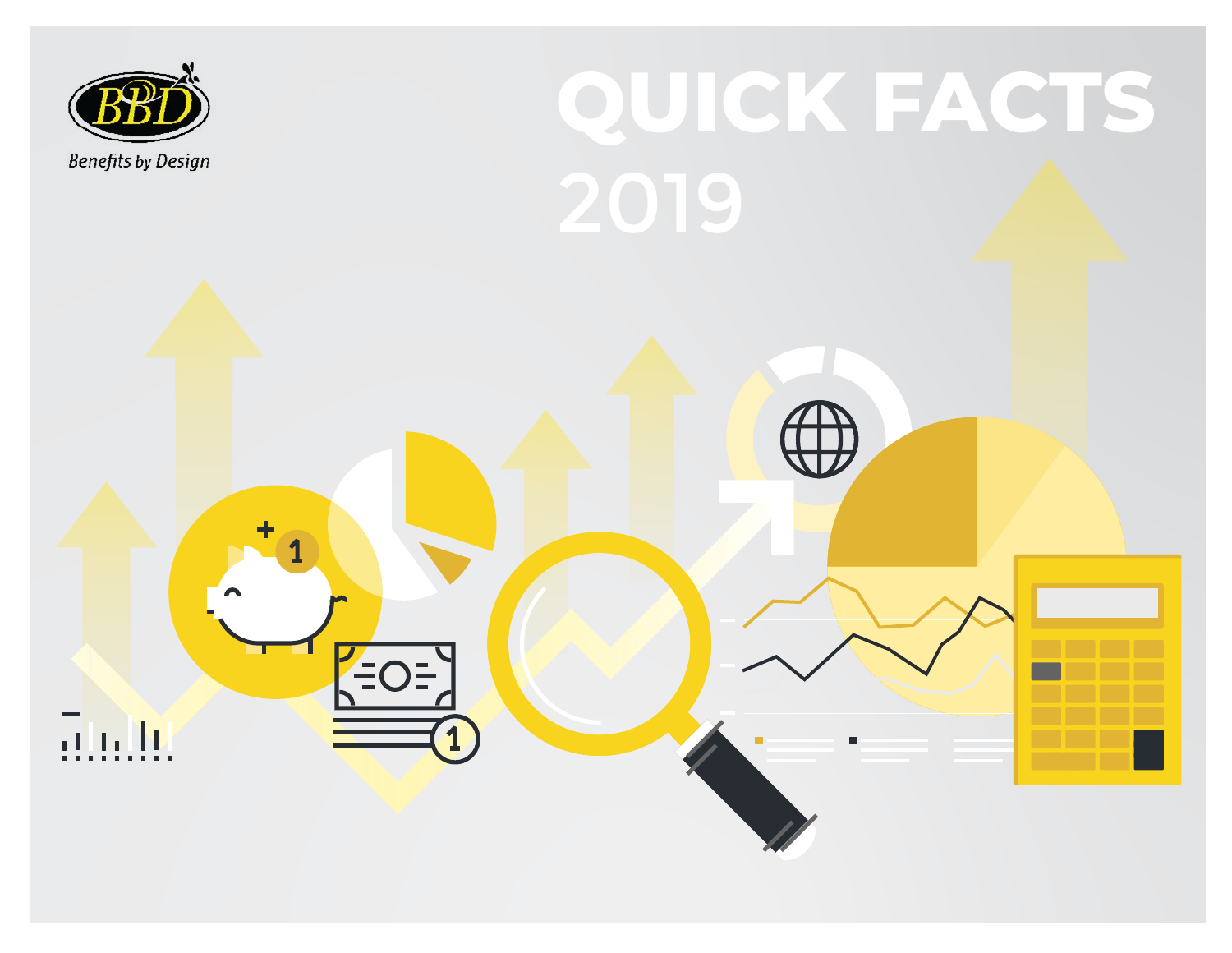# **Canada Pension Plan (CPP)**

The CPP provides retirement benefits to people who have worked and contributed to the plan. The CPP supplements your retirement savings plan. Contributions towards CPP are deducted from the individual's pay. This chart specifies annual contribution limits for individu als based on the Canada Reve nue Agency (CRA) guidelines.

## **Quebec Pension Plan (QPP)**

The QPP provides retirement bene fits to people who have worked and contributed to the plan in Quebec. Contributions towards QPP are deducted from the individual's pay. This chart specifies annual contribu tion limits for individuals based on the Canada Revenue Agency (CRA)

guidelines.

|                                     | <b>Contributions</b>  | 2018                            | 2019                            |
|-------------------------------------|-----------------------|---------------------------------|---------------------------------|
| Annual Maximum Pensionable Earnings |                       | \$55,900                        | \$57,400                        |
| <b>Annual Basic Exemption</b>       |                       | \$3,500                         | \$3,500                         |
| <b>Contribution Basis</b>           |                       | \$53,400                        | \$53,900                        |
|                                     | Employee              | \$2,593.80<br>4.95% of 52,400   | \$2,748.90<br>5.10% of 53,900   |
| Maximum Annual<br>Contributions     | Employer              | \$2,593.80<br>4.95% of 52,400   | \$2,748.90<br>5.10% of 53,900   |
|                                     | Self-Employed         | \$5,187.60<br>9.90% of \$52,400 | \$5,497.80<br>10.2% of \$53,900 |
|                                     |                       |                                 |                                 |
|                                     | <b>Benefits - CPP</b> | 2018<br>Max. Amount             | 2019<br>Max. Amount             |
| Retirement Pension: age 65          |                       | \$1,134.17                      | \$1,154.58                      |
| Post Retirement                     |                       | \$28.35                         | \$28.86                         |
| <b>Death Benefits</b>               |                       |                                 |                                 |
| Lump sum                            |                       | \$2,500.00                      | \$2,500.00                      |
| Surviving spouse (under age 65)     |                       | \$614.62/month                  | \$626.63/month                  |
| Surviving spouse (age 65 and over)  |                       | \$680.50/month                  | \$692.75/month                  |
| Child (per child)                   |                       | \$244.64/month                  | \$250.27/month                  |
| <b>Disability Benefits</b>          |                       |                                 |                                 |

| <b>Contributions</b>                |               | 2018                            | 2019                             |
|-------------------------------------|---------------|---------------------------------|----------------------------------|
| Annual Maximum Pensionable Earnings |               | \$55,900                        | \$57,400                         |
| <b>Annual Basic Exemption</b>       |               | \$3,500                         | \$3,500                          |
| <b>Contribution Basis</b>           |               | \$53,400                        | \$53,900                         |
| Maximum Annual<br>Contributions     | Employee      | \$2,829.60<br>5.40% of 52,400   | \$2,910.60<br>5.40% of 53,900    |
|                                     | Employer      | \$2,829.60<br>5.40% of \$52,400 | \$2,910.60<br>5.40% of \$53,900  |
|                                     | Self-Employed | \$5,659.20<br>10.80% of \$52,40 | \$5,821.20<br>10.80% of \$53,900 |

Contributor \$1,335.83/month 1,362.30/month Child (per child) \$244.64/month \$250.27/month

| <b>Benefits - CPP</b>      |                                        | 2018             | 2019             |
|----------------------------|----------------------------------------|------------------|------------------|
|                            |                                        | Max. Amount      | Max. Amount      |
| <b>Retirement Pension</b>  |                                        |                  |                  |
| - Age 65                   |                                        | \$1,134.17       | \$1,154.58       |
| - Age 60 (64%)             |                                        | \$725.87         | \$738.93         |
| - Age 70 (142%)            |                                        | \$1,610.52       | \$1,639.50       |
| <b>Death Benefits</b>      |                                        |                  |                  |
| Lump sum                   |                                        | \$2,500.00       | \$2,500.00       |
|                            | Without dependent chil-<br>dren        | \$549.57/month   | \$562.22/month   |
| Under Age 45               | With dependent children                | \$875.80/month   | \$895.95/month   |
|                            | Disabled (with or without<br>children) | \$910.48/month   | \$931.43/month   |
| Age 45 to 64               |                                        | \$895.81/month   | \$931.43/month   |
| Age 65 & over              |                                        | \$668.50/month   | \$696.15/month   |
| Child (per child)          |                                        | \$241.02/month   | \$250.27/month   |
| <b>Disability Benefits</b> |                                        |                  |                  |
| Contributor                |                                        | \$1,335.80/month | \$1,362.27/month |
| Child (per child)          |                                        | \$77.67/month    | \$79.46/month    |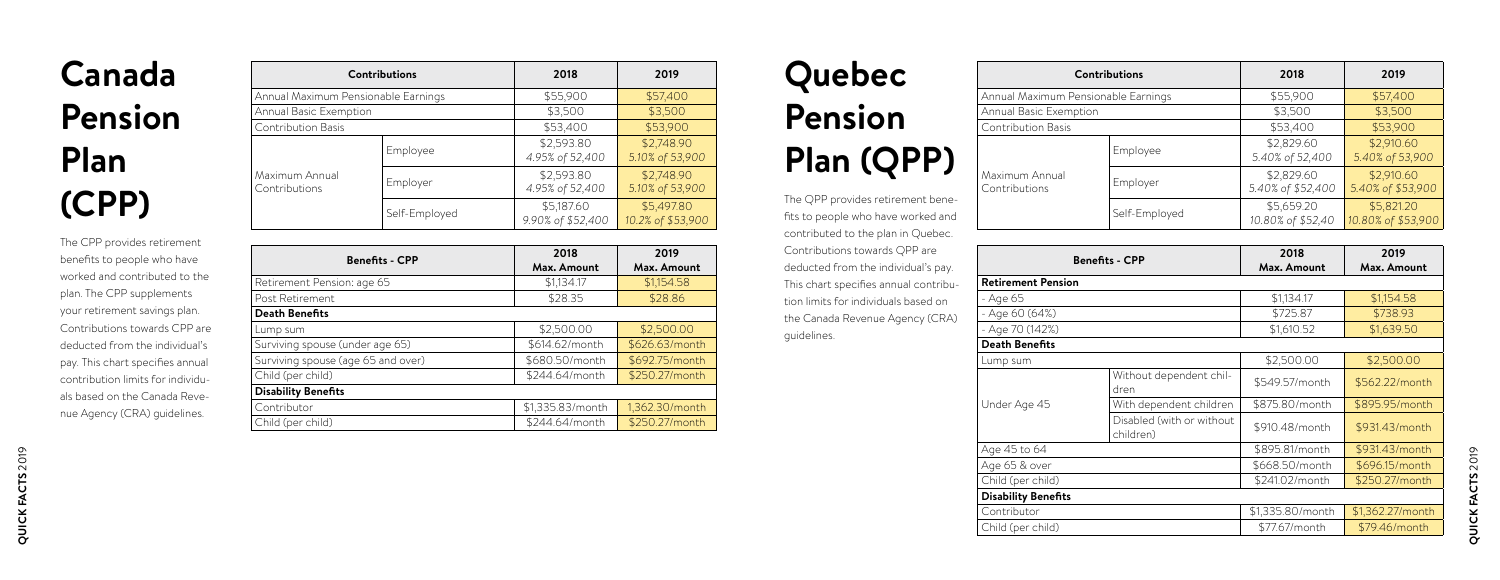## **Employment Insurance**

EI is an amount that each employee is required to pay based on their earnings in case the insurance is ever required. EI comes into play when an employee has lost their job and, through no fault of their own, are available to work but unable to secure employment. There are two types of benefits: regular and special.

- **Special benefits** include:<br>• Maternity and parental benefits. If you are pregnant or the mother/father caring for a newborn or adopted child.
- Sickness benefits: If you are sick or injured or are quarantined due to an illness.
- Compassionate care benefits: If you have to take time off work for a sick family member

**Regular:** Loss of employment through no fault of your own.

|                                             | 2018       | 2019       |
|---------------------------------------------|------------|------------|
| Maximum weekly benefit                      | \$547.00   | \$562.00   |
| Maximum annual insurable earnings           | \$51,700   | \$53,100   |
|                                             |            |            |
| Employee contribution rate (outside Quebec) | 1.66%      | 1.62%      |
| Employee contribution rate                  | 2.324%     | 2.268%     |
| Maximum employee cost                       | \$858.22   | \$860.22   |
| Maximum employee cost - non-qualified plan  | \$1,201.51 | \$1,204.31 |
|                                             |            |            |
| Employer contribution rate (Quebec)         | 1.30%      | 1.25%      |
| Employer contribution rate                  | 1.82%      | 1.75%      |
| Maximum employee cost                       | \$672.10   | \$663.75   |
| Maximum employee cost - non-qualified plan  | \$940.94   | \$929.25   |

# **Quebec Parental Insurance Plan (QPIP)**

QPIP supplements income for parents on parental leave. It is designed to sup port new parents as they devote time to their children in their first few months. It replaces maternity, parental or adoptive parent benefits provided before 2006 under the federal employment insurance plan.

|                                    | 2018     | 2019     |
|------------------------------------|----------|----------|
| Maximum annual insurable earnings  | \$74,000 | \$76,500 |
| Employee contribution rate         | 0.548%   | 0.526%   |
| Employer contribution rate         | 0.767%   | 0.736%   |
| Maximum employee cost              | \$405.52 | \$402.39 |
| Maximum employer cost              | \$567.58 | \$563.04 |
| Maximum self-employed contribution | \$720.02 | \$714.51 |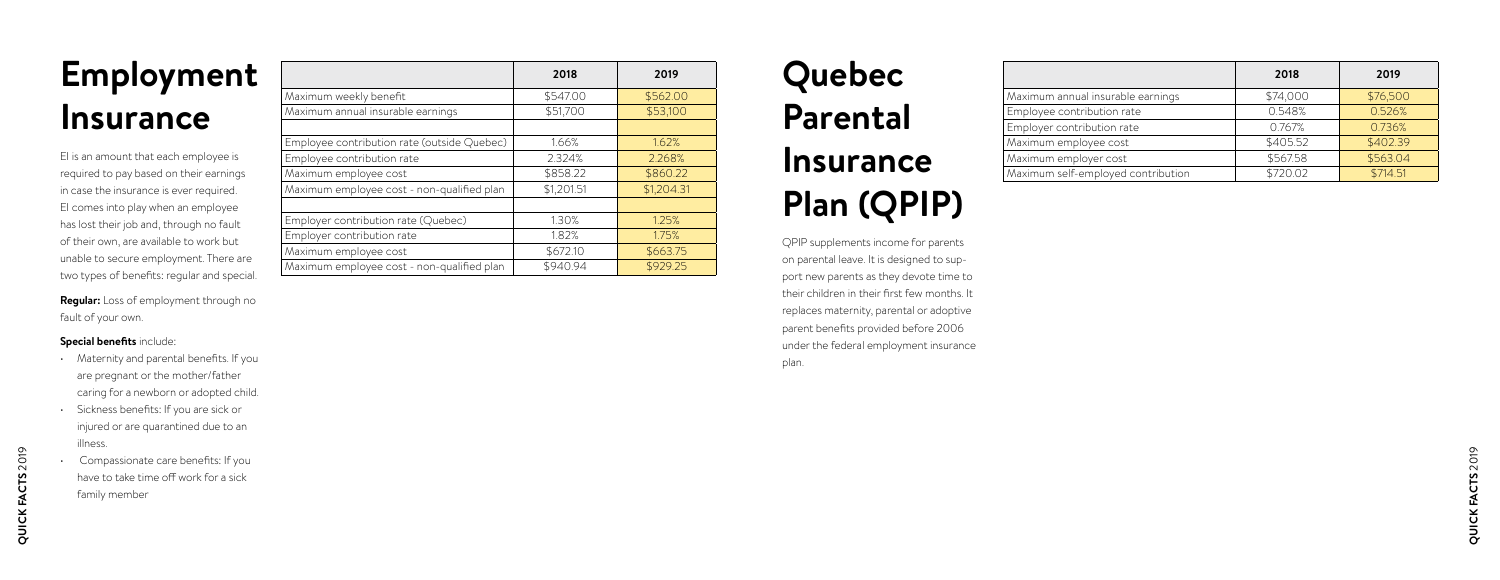## **Registered Pension / Savings Plan**

Individual contributions to Registered Retirement Savings Plans (RRSP) and Registered Pension Plans (RPP) are tax deductible and not taxed until the funds are withdrawn. For RRSP and RPP plans, there is a maximum amount for what you can deposit in a given year. Tax-Free Savings Accounts (TFSA) are a govern ment-regulated tax-free savings plan. Similar to the RRSP and RPP plans, there is a cap on the amount you can deposit per year. Deferred Pension Savings Plan (DPSP) is a savings plan whereby an em ployer contributes up to a certain amount (typically in the form of a percentage of your earnings). A DPSP acts like a pension at ages 60-65.

QUICK FACTS 2019 **QUICK FACTS** 2019

#### **Provincia Medical Plans**

|                                                         | 2018     | 2019     |
|---------------------------------------------------------|----------|----------|
| Defined benefit plan (Limit for P.A. Calc.)             | \$55,900 | \$57,400 |
| Defined contribution plan / RPP                         | \$26,500 | \$27,230 |
| Registered education savings plan (RESP)                | \$7,200  | \$7,200  |
| Registered retirement savings plan (RRSP)               | \$26,230 | \$26,500 |
| Deferred profit sharing plan (DPSP)                     | \$13,250 | \$13,615 |
| Tax-free savings account (\$5,000/yr from<br>2009-2012) | \$5,500  | \$6,000  |

<sup>1</sup> No exemption for private sector employers, including associated groups, with annual payrolls over \$5 million

|                                                                                                                                                                                              |                                                                                                | 2018                                           | 2019                                          |
|----------------------------------------------------------------------------------------------------------------------------------------------------------------------------------------------|------------------------------------------------------------------------------------------------|------------------------------------------------|-----------------------------------------------|
| <b>British Columbia</b><br>(Employer Health Tax - EHT)                                                                                                                                       | Gross annual payroll exemptions (includes<br>associated corps. sharing exemption) <sup>1</sup> | \$ N/A                                         | \$500,000                                     |
| 2019 MSP was replaced by the EHT                                                                                                                                                             | Up to 500,000.00                                                                               | N/A%                                           | 0.0%                                          |
| Employers who currently pay MSP premiums will pay both<br>those premiums and the EHT.                                                                                                        | \$500,000.01 to \$1,500,000.00 (payroll<br>$-$ \$500,000)                                      | N/A%                                           | 2.925%                                        |
| *Charitable and non-profit employers with BC payroll, EHT<br>will be calculated for each location. The EHT with respect to<br>location having payroll of \$1,500,000.00 or less will be zero | Over \$1,500,000.00 (1.95% X total<br>payroll)                                                 | N/A%                                           | 1.95%                                         |
|                                                                                                                                                                                              | Gross annual payroll - \$1,250,00 or less                                                      | Exempt - no<br>payroll tax                     | Exempt - No<br>payroll tax                    |
| Manitoba (Employer Health Tax - Gross annual payroll                                                                                                                                         | \$1,250,001 to \$2,500,000                                                                     | (Remuneration)<br>$-$ \$1.25 million)<br>x4.3% | (Remuneration<br>$-$ \$1.25 million)<br>x4.3% |
|                                                                                                                                                                                              | \$2,500,000 or more (from first dollar)                                                        | Remuneration x<br>2.15%                        | Remuneration x<br>2.15%                       |
| Ontario (Employer Health Tax - EHT)                                                                                                                                                          | Gross annual payroll exemptions (includes<br>associated corps. sharing exemption) <sup>1</sup> | \$450,000                                      | \$490,000                                     |
|                                                                                                                                                                                              | Up to 200,000.00                                                                               | 0.98%                                          | 0.98%                                         |
| See separate table for premiums payable by individual                                                                                                                                        | \$200,000.01 to \$400,000.00                                                                   | 1.101% - 1.829%                                | 1.101% - 1.829%                               |
|                                                                                                                                                                                              | Over \$400,000.00                                                                              | 1.95%                                          | 1.95%                                         |
|                                                                                                                                                                                              | Gross annual payroll - \$1,000,000 or less                                                     | 2.55%                                          | 2.40%                                         |
|                                                                                                                                                                                              | \$5,000,000 or more                                                                            | 4.26%                                          | 4.26%                                         |
| Quebec (Health Services Fund - HSF)                                                                                                                                                          | Over \$1,000,000 but less than<br>\$5,000,000                                                  | Between 2.12%<br>and 4.26%                     | <b>Between</b><br>2.40% and<br>4.26%          |
| Newfoundland & Labrador (Health Tax)                                                                                                                                                         | Gross annual payroll - \$1,200,000 or less                                                     | Exempt - no<br>payroll tax                     | Exempt - no<br>payroll tax                    |
|                                                                                                                                                                                              | \$1,200,001 or more                                                                            | 2%                                             | 2%                                            |
| Alberta                                                                                                                                                                                      | Government funded                                                                              | n/a                                            | n/a                                           |
| Saskatchewan                                                                                                                                                                                 | Government funded                                                                              | n/a                                            | n/a                                           |
| <b>New Brunswick</b>                                                                                                                                                                         | Government funded                                                                              | n/a                                            | n/a                                           |
| Nova Scotia                                                                                                                                                                                  | Government funded                                                                              | n/a                                            | n/a                                           |
| <b>Prince Edward Island</b>                                                                                                                                                                  | Government funded                                                                              | n/a                                            | n/a                                           |
| <b>Northwest Territories</b>                                                                                                                                                                 | Government funded                                                                              | n/a                                            | n/a                                           |
| Nunavut                                                                                                                                                                                      | Government funded                                                                              | n/a                                            | n/a                                           |
|                                                                                                                                                                                              |                                                                                                |                                                |                                               |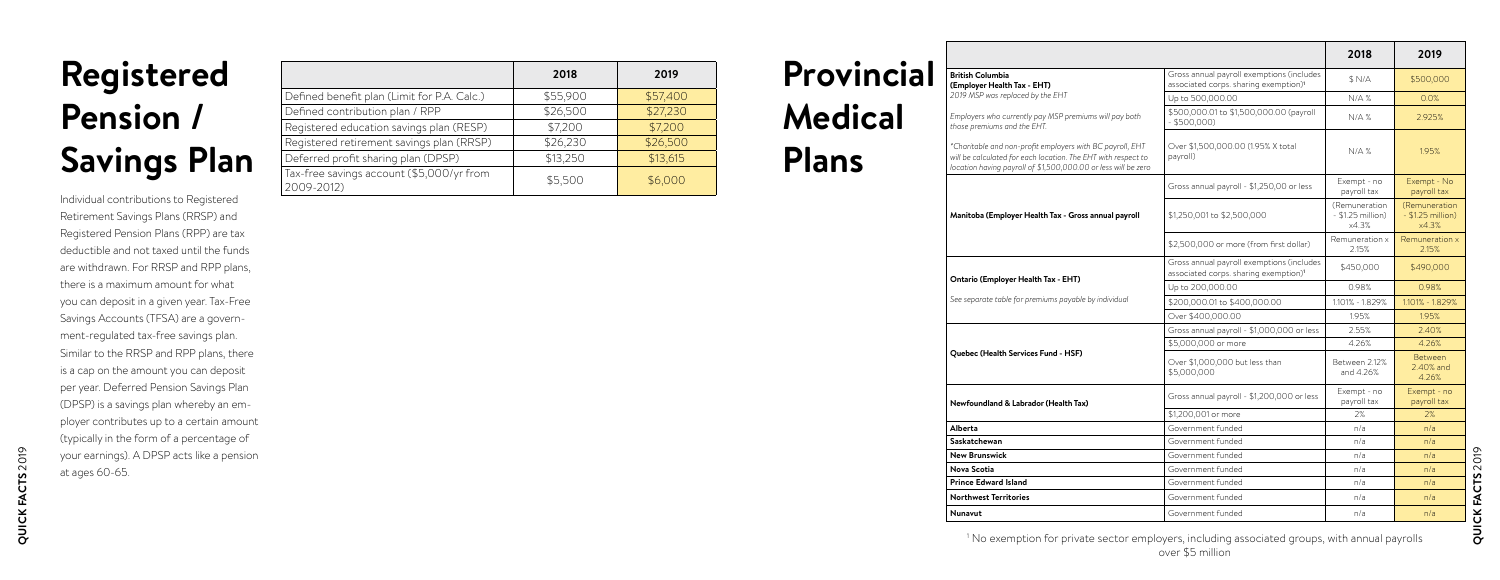## **Ontario**

#### **Individual Health Premiums**

Ontario residents pay the health premium through the income tax system. The money collected through the tax funds Ontario's health services.

| <b>Taxable Income</b> | 2005 and later tax years                   |
|-----------------------|--------------------------------------------|
| $$0.00 - $20,000$     | no premium                                 |
| $$20,001 - $25,000$   | (taxable income - \$20,000) x 6%           |
| $$25,000 - $36,000$   | \$300                                      |
| \$36,001 - \$38,500   | \$300 + (taxable income - \$36,000) x 6%   |
| \$38,501 - \$48,000   | \$450                                      |
| \$48,001 - \$48,600   | \$450 + (taxable income - \$48,000) x 25%  |
| $$48,601 - $72,000$   | \$600                                      |
| \$72,001 - \$72,600   | \$600 + (taxable income - 72,000) 25%      |
| \$72,601 - \$200,000  | \$750                                      |
| \$200,001 - \$200,600 | \$750 + (taxable income - \$200,000) x 25% |
| $$200,601 +$          | \$900                                      |

| <b>Taxable Income</b>     | 2018      | 2019      |
|---------------------------|-----------|-----------|
| <b>British Columbia</b>   | \$82,700  | \$84,800  |
| Alberta                   | \$98,700  | \$98,700  |
| Saskatchewan              | \$82,627  | \$88,314  |
| Manitoba                  | \$127,000 | \$127,000 |
| Ontario                   | \$90,300  | \$92,600  |
| Quebec                    | \$74,000  | \$76,500  |
| New Brunswick             | \$63,600  | \$64,800  |
| Newfoundland and Labrador | \$64,375  | \$65,600  |
| Nova Scotia               | \$59,800  | \$60,900  |
| Prince Edward Island      | \$53,400  | \$55,000  |
| Northwest Territories     | \$90,600  | \$92,400  |
| Nunavut                   | \$90,600  | \$92,400  |
| Yukon                     | \$86,971  | \$89,145  |

#### **Workers' Compensation**

#### **Maximum assemble earnings subject to premiums**

Workers compensation (WCIB) is a percentage of earnings that you are required to pay out of your paycheck if you ever need to draw on it. Maximum assessable earnings subject to premi-

ums